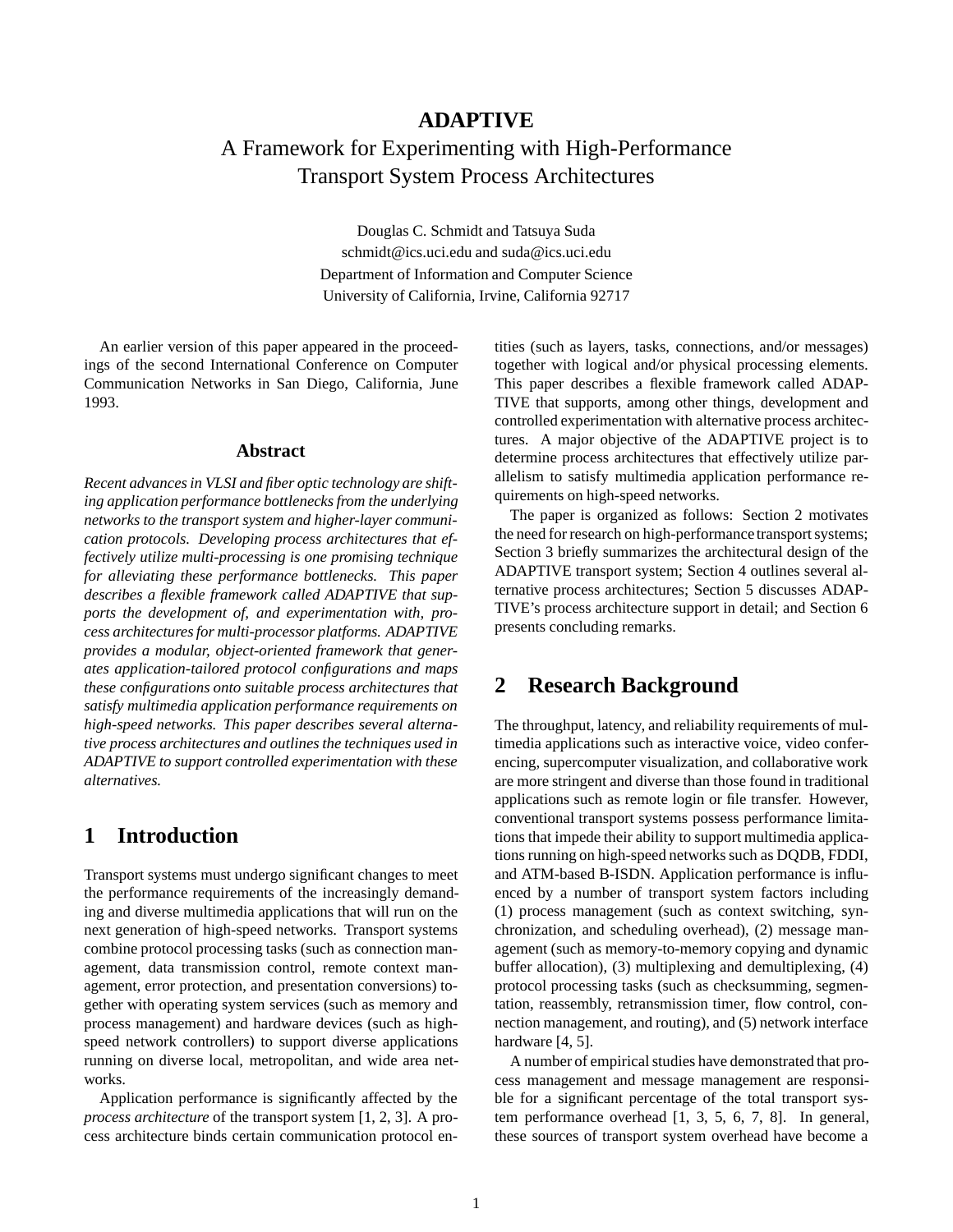

Figure 1: The ADAPTIVE Transport System Architecture and Services

*throughput preservation problem* as VLSI and fiber optic technologies continually increase network channel speeds. In particular, the bandwidth available from high-speed networks is often reduced by an order of magnitude by the time it is actually delivered to applications [9]. Furthermore, this problem persists despite an increase in computer CPU speeds and memory bandwidth [10]. For example, network channel speeds have increased by 5 or 6 orders of magnitude (from kbps to Gbps), whereas CPU speeds and memory bandwidth have increased by 2 or 3 orders of magnitude (from 1 MIP up to 100 MIPS for CPUs and 100ns down to 10ns access times for high-speed cache memory) [11].

Developing process architectures that effectively utilize multi-processing is a promising technique for alleviating the throughput preservation problem. However, designing and implementing transport systems that utilize parallelism efficiently is a complex, challenging task. Therefore, this paper describes a flexible framework called ADAPTIVE that simplifies the development of process architectures that utilize multi-processing. These process architectures include (1) *Layer Parallelism*, which associates a "process-perprotocol-layer" (such as presentation layer, transport layer, and network layer), (2) *Task Parallelism*, which associates a "process-per-protocol-task" (such as flow control, segmentation and reassembly, error detection, and routing), (3) *Connectional Parallelism*, which associates a "process-perconnection," and (4) *Message Parallelism*, which associates a "process-per-message."

The ADAPTIVE framework also facilitates experimentation with the various process architecture alternatives. Several studies have compared the advantages and disadvantages of these process architectures via qualitative analysis [2, 12]. However, few studies have quantitatively compared the performance of the alternative process architectures via controlled, empirical experimentation. In particular, existing research that measures the performance of process architectures focuses on only one or two approaches [7, 9, 13, 14]. Moreover, these empirical studies typically do not control for critical confounding factors such as hardware platform,

operating system, and protocol implementation. By not controlling for these factors, it is difficult to isolate and accurately assess the performance impacts of a particular process architecture. The ADAPTIVE system, on the other hand, is designed to provide a controlled environment for experimenting with alternative process architectures. This enables more precise measurement of a process architecture's impact on various aspects of application and transport system performance.

## **3 Overview of ADAPTIVE**

The ADAPTIVE system is "*A Dynamically Assembled Protocol Transformation, Integration, and eValuation Environment*." ADAPTIVE provides an integrated environment for developing and experimenting with flexible transport system architecture services. These services support applicationtailored communication protocols for diverse multimedia applications running on high-performance networks. To enhance service flexibility, ADAPTIVE maintains a collection of reusable "building block" protocol mechanisms that may be automatically composed together and instantiated based upon specifications of application requirements. To enhance performance, the generated protocols may execute in parallel on several target platforms such as shared memory and message-passing multi-processors. This paper focuses primarily on ADAPTIVE's process architecture support; other aspects of ADAPTIVE are described in [15].

Figure 1 depicts the main levels of abstraction and services in ADAPTIVE's architecture. Multimedia applications that generate and receive various types of synchronized and independent traffic (such as voice, video, text, and image) access ADAPTIVE's services via an interface between the transport system and the end-user applications. This application interface manages local host resources such as I/O descriptors and communication ports. It also provides a queueing point for exchanging application data and control messages with the lower-level transport system components.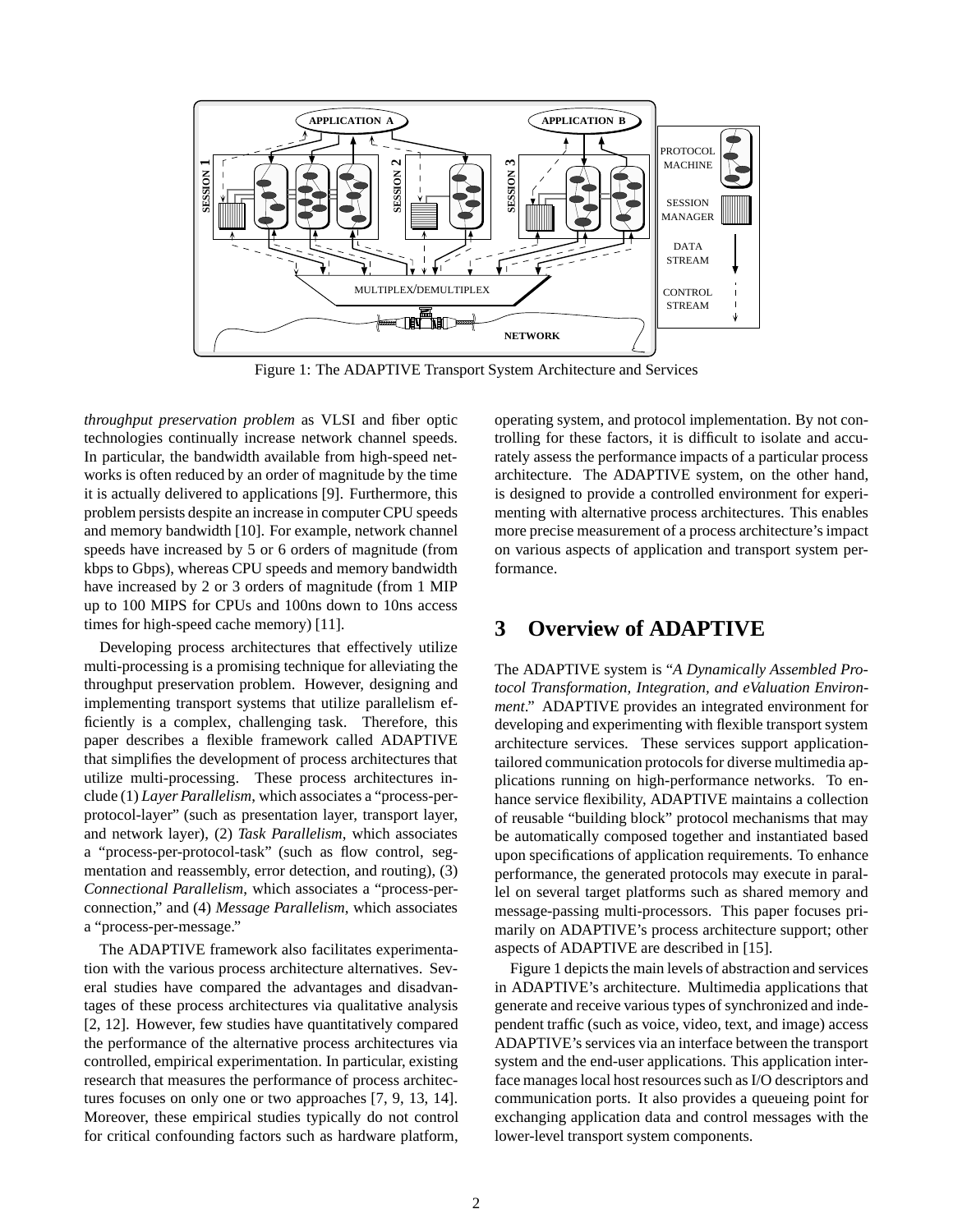The ADAPTIVE transport system maintains a collection of *protocol machines* for each application. A protocol machine is an executable instantiation of a communication protocol that implements a uni-directional *data stream* containing customized *session architecture* service mechanisms such as connection management, error protection, end-toend flow control, remote context management, presentation services, and routing. Session architecture services perform "end-to-end" and "link-to-link" protocol processing tasks on incoming and outgoing PDUs.

To support layered protocol families such as OSI and TCP/IP, ADAPTIVE aggregates session architecture services into distinct layers of functionality (such as the session, transport, and network layers) via a standard, reusable set of *protocol family architecture* services. These services manage the "layer-to-layer" tasks (such as message management, multiplexing and demultiplexing, and layer-to-layer flow control) that exchange PDUs between the protocol layers (and transport system boundaries) on a local host. In addition, protocol family architecture services also supports de-layered communication models (such as those described in [10, 16, 17]). In this case, the protocol family architecture services operate between the application interface, delayered transport system, and network interface.

Applications, session architecture services, and protocol family architecture services all execute within a process environment provided by services in the *kernel architecture*. These services manage the process architecture, virtual and physical memory, event timers, and device drivers to provide a portable "software veneer" for hardware devices such as processing elements, primary and secondary storage, hardware clocks, and network controllers (which implement the link-level protocols for various networks such as FDDI, Token Ring, ATM, Ethernet, and DQDB).

To permit meaningful experiments on alternative process architectures, ADAPTIVE is designed to control many of the confounding factors in the transport system. To facilitate this, ADAPTIVE utilizes a modular architecture that decouples the policies and mechanisms in each level of the transport system. This decoupling enables experimenters to hold the higher-level protocol family architecture and session architecture components constant, while varying certain process architecture components and accurately measuring the resulting performance impacts. ADAPTIVE's modularity also increases its portability, allowing it to run in multiple underlying kernel architectures (such as UNIX, Mach, and transputer platforms) and protocol family architectures (such as STREAMS and *x*-kernel). This paper focuses primarily on a version of ADAPTIVE that is hosted the UNIX STREAMS environment [18]. An alternative approach that describes hosting ADAPTIVE in the *x*-kernel is presented in [19].

## **4 Process Architecture Models**

To address the throughput preservation problem, ADAP-TIVE provides a flexible framework for developing and experimenting with alternative process architectures. A process architecture binds communication protocol entities to logical and/or physical processing elements (PE). Protocol entities include abstractions such as layers, tasks, connections, and/or messages. Likewise, operating system processes<sup>1</sup> are abstractions of hardware PEs. On a multiprocessor separate processes may execute on multiple PEs, whereas on a uni-processor each process may be "timesliced" on a single PE.

Regardless of whether multiple or single PEs are used, the process architecture significantly impacts the performance of applications and transport systems. In particular, certain process architectures are capable of exploiting available OS and hardware parallelism more effectively compared with other architectures. For example, certain process architectures increase the overhead of interprocess communication and memory-to-memory copying, whereas others increase the overhead of synchronization and/or context switching. In general, the suitability of a particular process architecture depends on a variety of factors such as (1) the type of traffic generated by applications (such as bursty vs. continuous and short-duration vs. long-duration ), (2) the architecture of the hardware and operating system (such as message passing vs. shared memory, lightweight processes vs. heavyweight processes, and micro-kernel vs. macro-kernel), and (3) the underlying network environment (such as high-speed vs. low-speed and large frame size vs. small frame size).

This section outlines the distinguishing features of four process architectures supported by ADAPTIVE. These process architectures fall into three general categories: *horizontal*, *vertical*, and *hybrid* [12]. Although each process architecture has different structural and performance characteristics, it is possible to implement the same protocol family functionality (such as the OSI, TCP/IP, and F-CSS [16]) with any approach.

### **4.1 Horizontal Process Architectures**

Horizontal process architectures associate PEs with protocol layers or protocol tasks. Each PE performs certain protocol operations on PDUs that are then exchanged with neighboring PEs. Two common examples of horizontal process architectures are *Layer Parallelism* and *Task Parallelism*.

 **Layer Parallelism:** Layer Parallelism is a coarsegrained horizontal process architecture. As shown in Figure 2 (1), a PE is associated with each protocol layer (such as the session, transport, and network layers) in the protocol stack. Messages flow through the layers in a coarse-grain "pipelined" manner. Inter-layer buffering, flow control, and

<sup>&</sup>lt;sup>1</sup>The term "process" is used in this paper to refer to a thread of control executing within an address space. Other systems use different terminology (such as lightweight processes [20] or threads [21]) to denote essentially the same concept.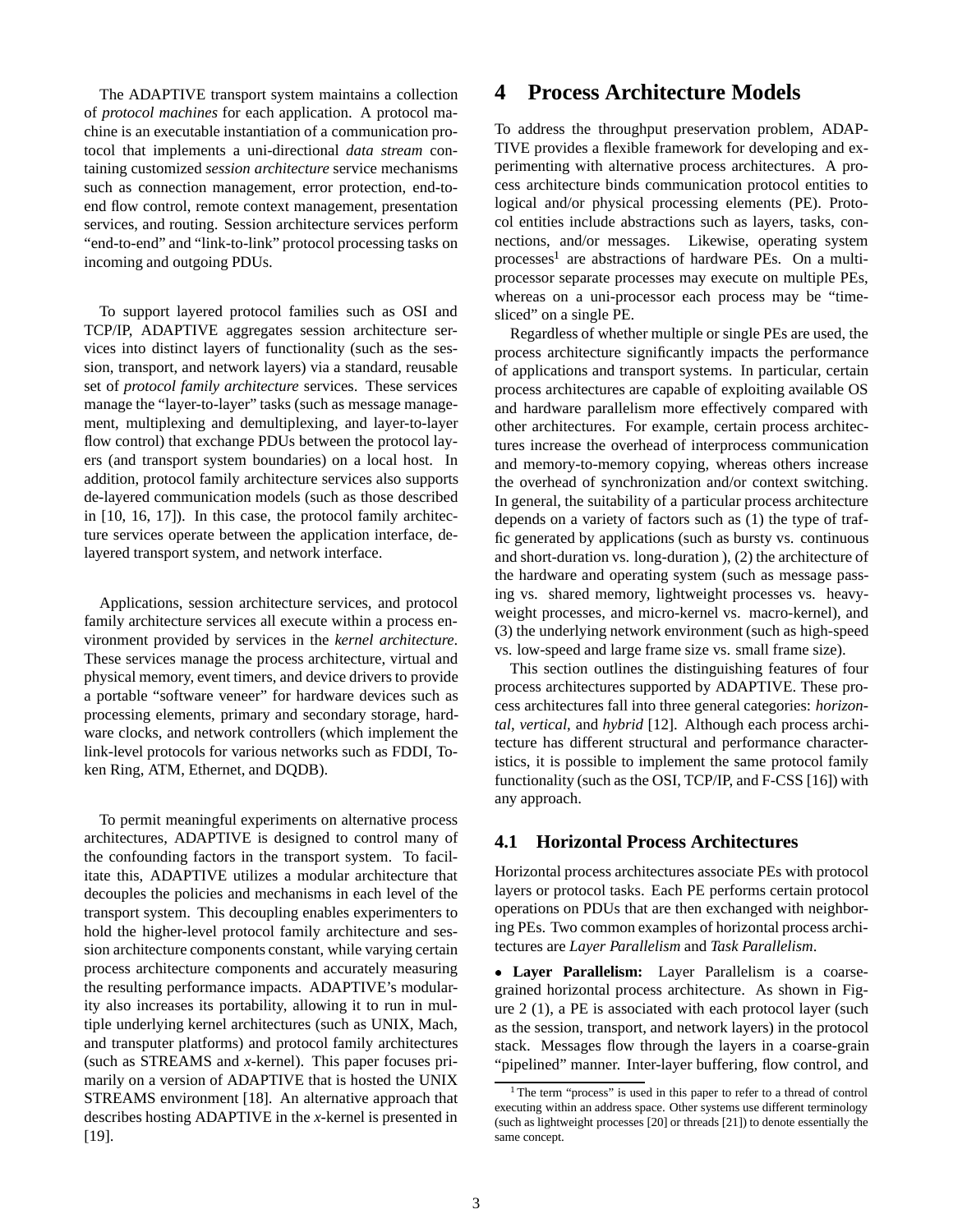

Figure 2: Horizontal Process Architectures

"stage balancing" [22] are typically necessary since the processing activities at each layer may not execute at the same rate. The primary advantage of Layer Parallelism is the simplicity of its design, which corresponds closely to standard layered communication architecture specifications [23]. In addition, it is also suitable for systems that possess a limited number of PEs. The primary disadvantages of this approach are (1) its fixed amount of parallelism, which is limited by the number of protocol layers, (2) the high synchronization and communication overhead required to move messages between layers, and (3) limited support for PE load balancing since PEs are dedicated to specific protocol layers.

 **Task Parallelism:** Task Parallelism is a fine-grained horizontal process architecture. This approach utilizes multiple PEs to perform many protocol processing tasks in parallel via a "pipeline" [9]. Common protocol tasks include (1) connection management (*e.g.,* connection establishment and termination), (2) header composition and decomposition (*e.g.,* address resolution and demultiplexing), (3) PDU-level and bit-level error protection (*e.g.,* detecting, reporting, and retransmitting out-of-sequence PDUs and computing checksums), (4) segmentation and reassembly, (5) routing, and (6) flow control. Figure 2 (2) illustrates a fine-grain pipeline configuration where multiple PEs execute individual protocol tasks on messages flowing through the sender-side and receiver-side of a protocol session. The primary advantages of this approach are (1) the potential performance improvements from using multiple PEs and (2) the ability to substitute alternative mechanisms for certain protocol tasks [16].



Figure 3: Vertical Process Architectures

However, the disadvantages are that (1) careful programming is required to minimize the memory contention and synchronization overhead resulting from the communication between separate PEs, (2) load balancing is difficult, and (3) non-standard, "de-layered" communication models are typically required to increase the number of tasks available for parallel execution [10, 16].

## **4.2 Vertical Process Architectures**

Vertical process architectures associate OS processes with connections and messages rather than with protocol layers or tasks [2, 7]. This approach assigns a separate process to escort incoming and outgoing messages through the protocol stack, delivering messages "down" to network interfaces or "up" to applications. Two examples of vertical process architectures are *Connectional Parallelism* and *Message Parallelism*.

 **Connectional Parallelism:** Connectional Parallelism is a coarse-grain vertical process architecture that dedicates a separate PE for each connection. Figure 3 (1) illustrates this approach, where connections  $C_1$ ,  $C_2$ ,  $C_3$ , and  $C_4$  are bound to separate PEs that process all messages associated with their connection. This approach is useful for network servers that handle many open connections simultaneously. The advantages of Connectional Parallelism are (1) inter-layer communication overhead is reduced (since moving between protocol layers may not require a context switch), (2) synchronization and communication overhead is relatively low within a given connection (since synchronous *intra-process* subroutine calls and upcalls [24] may be used to communicate between the protocol layers), and (3) the amount of available parallelism is determined dynamically (rather than statically) since it is a function of the number of active con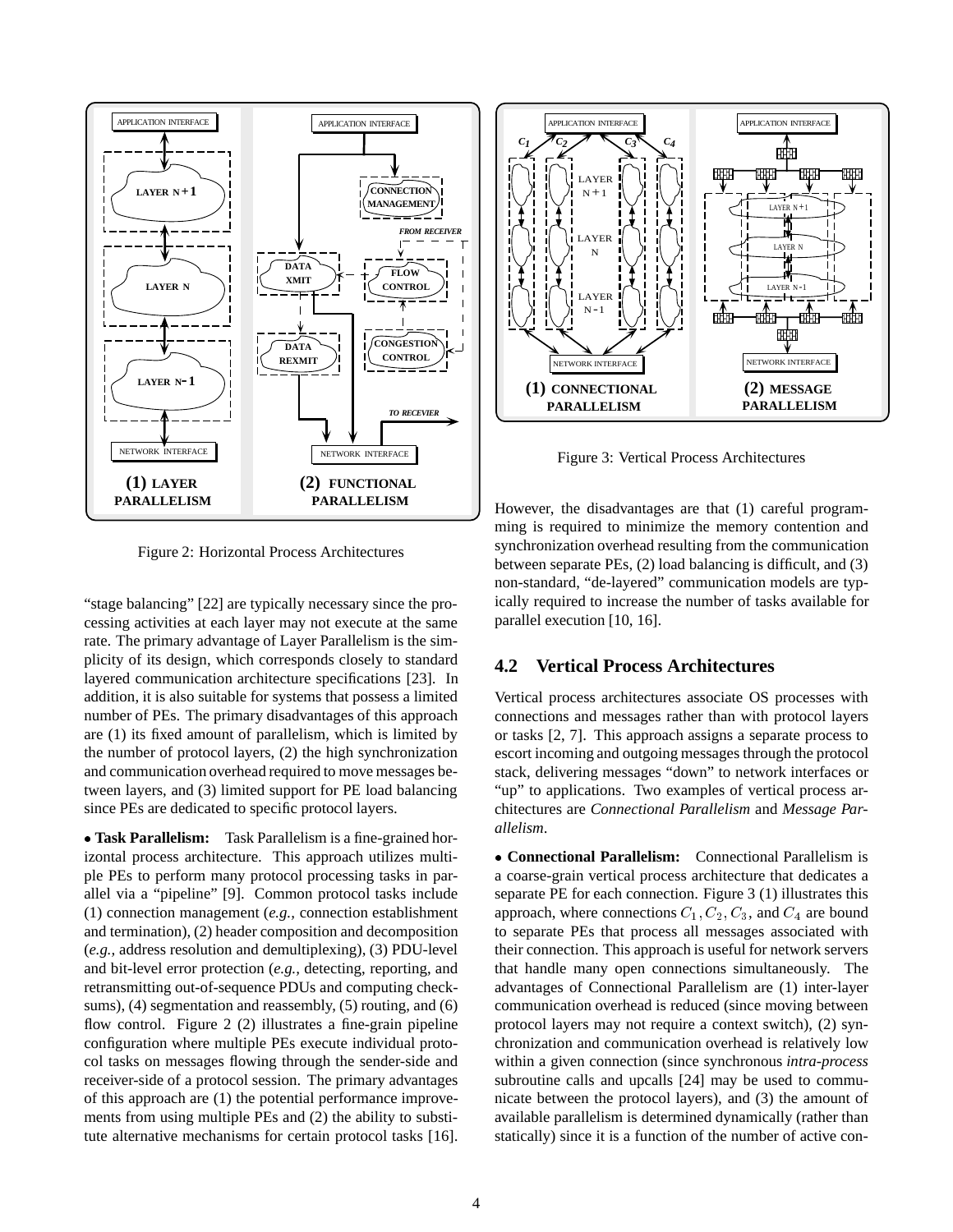nections rather than the number of layers or tasks. One disadvantage with Connectional Parallelism is the difficulty of PE load balancing. For example, a highly active connection may swamp its PE with messages, leaving other PEs tied up at less active or idle connections. In addition, to increase the opportunity for exploiting parallelism, packet filters<sup>2</sup> are typically required for Connectional Parallelism since the network interface must demultiplex on the basis of PDU address information (such as connection identifiers, port numbers, or IP addresses) that is actually associated with protocols residing several layers "above" in a protocol stack.

 **Message Parallelism:** Message Parallelism is a finegrain vertical process architecture that associates a separate PE with every incoming or outgoing message. Each message is typically stored in a buffer residing in shared memory. As illustrated in Figure 3 (2), a pointer to the message is passed to the next available PE, which performs all the protocol processing tasks on that message. The advantages of Message Parallelism are similar to those for Connectional Parallelism. Moreover, the degree of available parallelism may be higher since it depends on the number of messages exchanged, rather than the number of connections. Likewise, processing loads may be balanced more evenly between PEs since each incoming message may be dispatched to an available PE. The primary disadvantages of Message Parallelism are the overhead resulting from (1) resource management and scheduling support necessary to associate a process-permessage and (2) synchronization and mutual exclusion primitives required to serialize access to shared resources (such as memory buffers and control blocks that reassemble protocol segments addressed to the same higher-layer session).

In general, the coarse-grained Layer Parallelism and Connectional Parallelism process architectures are simpler to design and implement than the fine-grain Message Parallelism and Task Parallelism architectures since there is less interaction between the PEs. However, the coarse-grain approaches typically provide less parallelism, which limits their scalability. For example, Layer Parallelism possesses a small, fixed amount of parallelism determined by the number of protocol layers. The parallelism available in the Message Parallelism approach, on the other hand, is a function of the number of messages, which may be much larger than the number of layers, tasks, and/or connections. Note that there are hybrid approaches that combine horizontal and vertical process architectures. For instance, it is possible to assign multiple PEs to each connection, thereby combining Task Parallelism and Connectional Parallelism [22]. This composite approach requires a large number of PEs, special contention-free memory, and careful programming to significantly improve performance, however.

# **5 Process Architecture Support in ADAPTIVE**

This section describes the various components available in ADAPTIVE for developing and experimenting with alternative process architectures. Section 5.1 briefly describes ADAPTIVE's resource and tool components and outlines how they interact with its process architecture framework. Section 5.2 describes ADAPTIVE's process architecture framework in detail.

## **5.1 Resource and Tool Components in ADAP-TIVE**

ADAPTIVE contains an integrated set of resource and tool components that automate many steps required to generate and execute application-tailored protocol machines (illustrated in Figure 4). In the generation stage, ADAPTIVE's tools may be used to create executable protocol machines that are customized for the performance requirements of applications (or classes of applications). In the execution stage, applications invoke the previously generated protocol machines to perform their data transport activities efficiently. In addition, if the preconfigured collection of protocol machines is inadequate, applications may adaptively "fine-tune" protocol machine functionality at run-time using ADAPTIVE's reconfiguration services [26]. The primary resources and tools used in the generation and execution stages are described below.

#### **5.1.1 Protocol Machine Generation Stage**

As shown in Figure 4 (1), the generation stage transforms descriptions of protocol machine functionality (called *protocol machine configurations*) into executable *protocol machine instantiations*. A protocol machine configuration describes the peer-to-peer tasks (such as connection management, segmentation, or duplicate control) and ordered interrelations between tasks (such as "perform resequencing before reassembly" or "compute checksum before flow control") that process PDUs flowing through the protocol machine. A protocol machine configuration is submitted to the *synthesizer tools*. These tools perform syntactic and semantic analysis, optimization, and code generation to produce a protocol machine instantiation that may be speciallytailored for a particular process architecture. Each protocol machine implements the minimal set of functionality required to process a uni-directional stream of PDUs. Protocol machines are composed of C++ objects residing in a *protocol resource pool*. This resource pool contains reusable implementations of various mechanisms for connection establishment, retransmission, data transmission control, remote context management, demultiplexing, event timing, message management, routing, and presentation services. The protocol processing mechanisms in each protocol machine may be customized for (1) the quantitative and qualitative require-

<sup>&</sup>lt;sup>2</sup> Packet filters [25] are devices that allow applications and higher-level protocols to "program" the network interface so that particular types of incoming PDUs are demultiplexed directly to them, rather than passing through a series of intervening protocol layers first.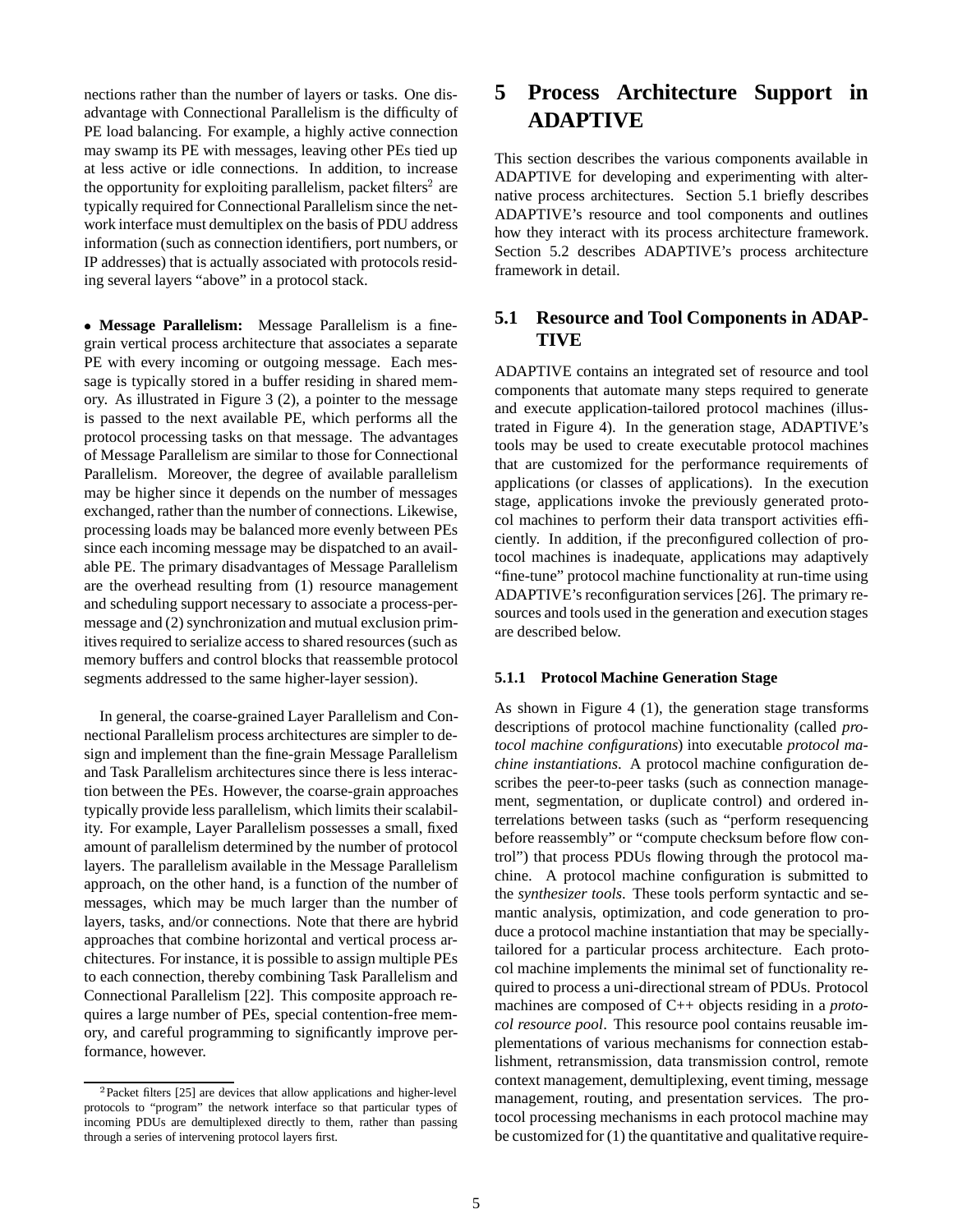

Figure 4: ADAPTIVE Protocol Machine Generation and Execution Stages

ments of the application and (2) the underlying network capabilities [27].

tem resources, and network characteristics [26].

#### **5.1.2 Protocol Machine Execution Phase**

Figure 4 (2) illustrates several activities performed by applications and ADAPTIVE transport system components at run-time. As shown in the upper half of the figure, applications open certain communication devices (such as an FDDI controller) and dynamically insert and/or configure protocol machines (such as a machine that implements a Remote Procedure Call (RPC) protocol) via ADAPTIVE's application service interface. This service interface supports the insertion, removal, and/or modification of services at run-time via user-level or kernel-level commands.

As shown in the lower half of Figure 4, various *mapping tools* are responsible for loading user-specified protocol machine(s) into the ADAPTIVE run-time environment. When a protocol machine is selected and invoked by an application, the mapping tools perform a sequence of operations that (1) allocate and initialize the appropriate system control blocks, (2) dynamically link protocol machine mechanisms into the kernel address space and interconnect them to form complete protocol machines, and (3) map selected portions of the protocol machine onto one or more operating system processes. Depending on the underlying operating system and hardware platform, these processes may be mapped onto one or more hardware processing elements.

During the data transfer phase, protocol machines process PDUs that are sent by applications and/or received from network interfaces. If applications or the transport system reconfigure the functionality of a protocol machine at run-time, the mapping tools are invoked to perform the necessary modifications. This enables protocol machines to adapt dynamically to changes in application requirements, transport sys-

### **5.2 Process Architecture Components**

This section focuses on techniques for implementing ADAP-TIVE's process architecture framework within the protocol family architecture and kernel architecture provided by STREAMS [18]. To avoid extraneous development effort, ADAPTIVE is initially being hosted in several existing operating environments including STREAMS in UNIX. The generation and execution components described in Section 5.1 utilize various STREAMS features and capabilities. However, these components are designed in a modular manner to minimize their dependency on the underlying platform. This modularity facilitates (1) controlled experimentation with different configurations of protocol machines and process architectures and (2) provides additional portability and platform transparency for protocol developers. The remainder of this section briefly summarizes the primary components in STREAMS and explains how the ADAPTIVE components described in Section 5.1 are implemented by the STREAMS components.

#### **5.2.1 Overview of STREAMS**

STREAMS provides ADAPTIVE with modular protocol family and kernel architectures that possess components with uniform interfaces [18]. As shown in Figure 5, STREAMS components include STREAM *heads*, STREAM *modules*, STREAM *multiplexors*, and STREAM *drivers*. STREAM heads provide a queueing point that segments and reassembles application data into discrete messages. These messages are passed "downstream" from a STREAM head through zero or more modules and/or multiplexers to a STREAM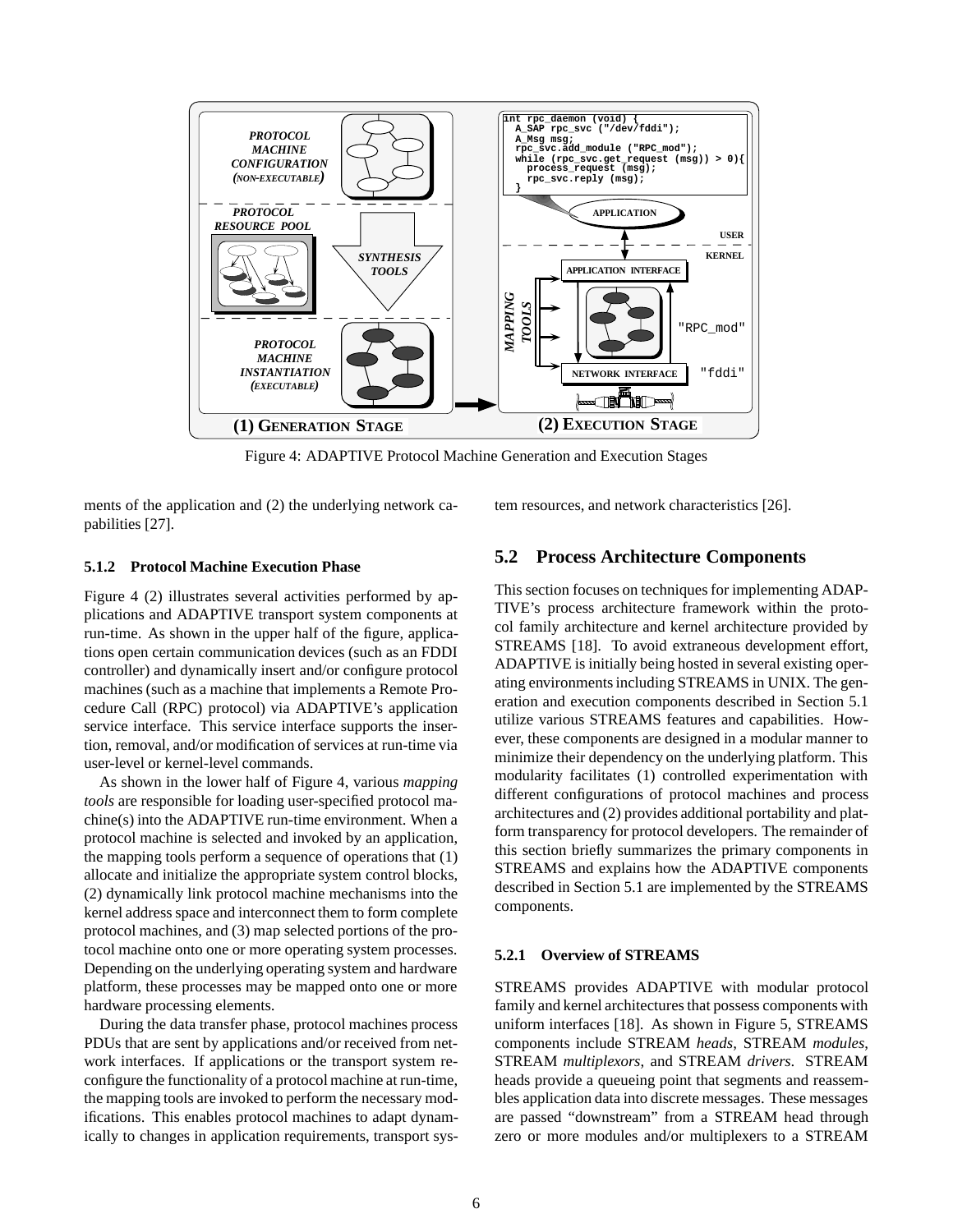

Figure 5: System V STREAMS Architecture

driver that transmits them to the appropriate underlying network. Likewise, drivers receive messages from the network. These messages are passed "upstream" through modules and/or multiplexors to a STREAM head, which coalesces the messages into buffers provided by applications.

STREAM modules and multiplexors implement protocol processing services such as encryption, compression, reliable message delivery, and routing. A STREAM module is linked together with its two adjacent components by a single pair of *read* and *write* queues. A STREAM multiplexor, on the other hand, may be linked together with one or more adjacent components via multiple pairs of read and write queues. Read queues process messages arriving from network devices and write queues process messages generated by applications. Queues may contain a linked list of control and data messages that are stored in "priority-order" and passed between modules and/or multiplexors. The overhead of passing messages between modules and multiplexors is minimized by passing pointers to messages rather than copying the data directly.

Queues contain several standard subroutines that implement either *immediate* and/or *deferred* message processing. Immediate processing is performed by the put() subroutine. This subroutine is run when synchronous or asynchronous events occur at a particular queue (such as when an application sends a message downstream or a message arrives on a network interface). Protocol processing operations that must be invoked immediately (such as handling high-priority TCP "urgent data" messages) are performed by put(). Deferred processing is performed by the service() subroutine. This subroutine is used for protocol operations that do not execute in short, fixed amounts of time (*e.g.,* performing a three-way handshake to establish an end-to-end network connection) or that will block indefinitely (*e.g.,* due to layer-to-layer flow control).

To enhance performance, the STREAMS components described above execute within the operating system kernel. To enhance flexibility, these components may be linked together dynamically from user-level or kernel-level to form protocol suites such as those specified by the Internet or ISO OSI reference models. For example, modules and multiplexors may be inserted and/or removed dynamically between a STREAM head and a STREAM driver at run-time.

#### **5.2.2 Implementing Alternative Process Architectures in STREAMS**

By associating OS processes with different configurations of modules and multiplexors, several process architectures may be implemented in STREAMS. Recent implementations of STREAMS [20] utilize shared memory multi-processors and support various types of parallelism, ranging from fine-grain parallelism controlled by explicit use of kernel synchronization primitives to various synchronization models that are supported automatically by the STREAMS framework. The STREAMS-based version of ADAPTIVE supports Layer Parallelism, Task Parallelism, and Connectional Parallelism, as well as a hybrid process architecture that combines the Task and Connectional approaches.<sup>3</sup>

A particular process architecture may be selected explicitly by developers and/or implicitly by ADAPTIVE's higherlevel tool components. During the generation stage for instance, developers may instrument protocol machines with various synchronization primitives such as mutual exclusion locks, condition variables, counting semaphores, and readers/writer locks. These synchronization constructs enable protocol machine instantiations to execute efficiently and correctly in one or more process architectures with a minimal amount of redevelopment effort. This instrumentation process is facilitated by several C++ features used in the protocol resource pool such as (1) abstract base classes, inheritance, and dynamic binding, (2) parameterized types, (3) transparently extensible free store management, (4) conditional compilation, and (5) member function inlining. For example, protocol machines that run in several cooperating processes may contain C++ protocol mechanism objects that are allocated in shared memory. The use of shared memory enables multiple processes to inspect and/or modify certain protocol mechanisms efficiently. Depending on the process architecture, these protocol mechanism objects may be conditionally compiled to activate the mutual exclusion code required to synchronize multiple accesses and/or updates to these objects.

The following paragraphs describe how ADAPTIVE supports Connectional Parallelism and Task Parallelism via certain STREAMS components. Both examples illustrate a STREAMS-based implementation of the data transfer and reception portions of a reliable connection-oriented protocol. To improve flexibility and adaptivity, the tasks shown in

<sup>&</sup>lt;sup>3</sup> Supporting Message Parallelism efficiently in STREAMS is difficult since it requires a large number of kernel processes.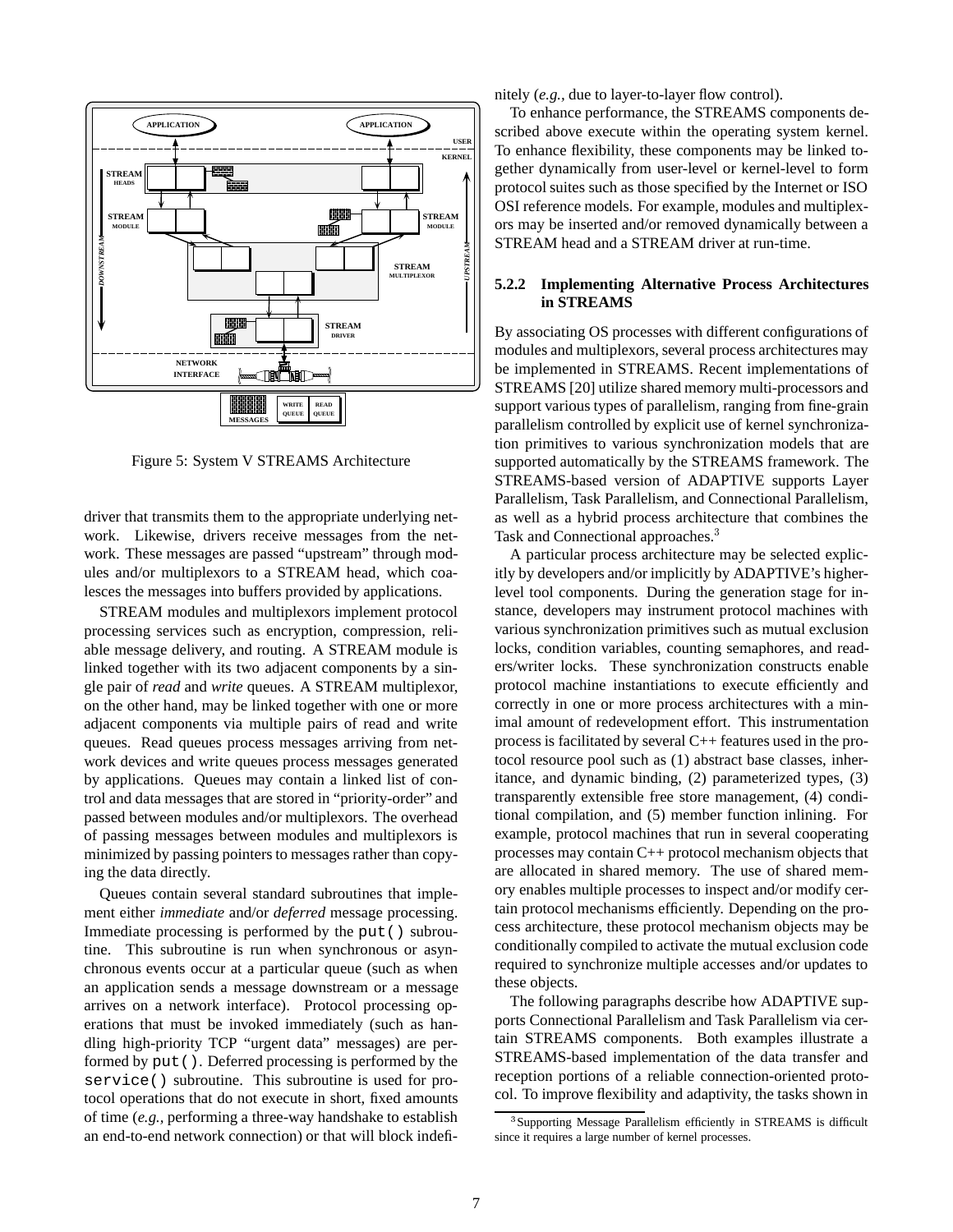

Figure 6: Connectional Parallelism in STREAMS



Figure 7: Task Parallelism in STREAMS

the example code are implemented as pointers-to-functions. During protocol generation, the synthesis tools extract the appropriate functions from the protocol resource pool. In addition, the mechanisms that implement these functions may be updated at run-time using a combination of dynamic linking and dynamic binding. This flexibility enables adaptive reconfiguration of protocol machine functionality to account for changes in the run-time environment of the application, transport system, or network.

 **Connectional Parallelism Example:** The protocol machines illustrated in Figure 6 use Connectional Parallelism to associate a "process-per-connection." The write queue subroutines perform all the "outgoing" protocol processing operations on PDUs sent from an application before passing the PDU to the network interface. Likewise, the read queue subroutines perform all the "incoming" protocol processing operations on PDUs received from the network before passing them up to applications.

ADAPTIVE's modularity enables controlled, precise measurement of the performance impact that results from reconfiguring the process architecture. For example, by associating separate processes with the sender-side and receiverside of each connection (rather than one per-connection, as portrayed in Figure 6), it is possible to extend the process architecture described above to utilize additional parallelism. Note that most of the other session architecture and protocol family architecture factors remain unchanged, however.

 **Task Parallelism Example:** The protocol machines illustrated in Figure 7 use fine-grain Task Parallelism to associate separate processes with certain clusters of protocol tasks. In this approach, processes cooperate in a "pipeline fashion" to operate on multiple incoming and outgoing

PDUs in parallel. Each queues' subroutines perform a small number of protocol tasks on each PDU before passing the PDUs to an adjacent queue that may be accessed via a different process.

Depending on the ratio of protocol tasks (which are relatively fixed) to connections (which vary dynamically), this process architecture may utilize a larger amount of available parallelism, compared with the Connection Parallelism approach described above. However, careful programming and "stage balancing" may be required to efficiently coordinate and minimize the overhead of managing the multiple communicating processes [22]. As with the Connectional Parallelism example, it is possible to modify these protocol machines to utilize a more coarse-grain Layer Parallelism process architecture. For instance, rather than associating processes with a small number of application-tailored tasks, certain tasks may be clustered into the standard OSI or TCP/IP protocol layers, with OS processes then associated with the larger clusters.

# **6 Concluding Remarks**

ADAPTIVE is a flexible transport system development environment that addresses the performance requirements of multimedia applications running on high-speed networks. ADAPTIVE provides a framework for experimenting with alternative process architectures in order to help improve protocol performance and reduce transport system overhead. We are currently designing and implementing a prototype implementation of ADAPTIVE written in C++. To experiment with alternative process architectures, this prototype is hosted in the STREAMS framework on a multi-processor